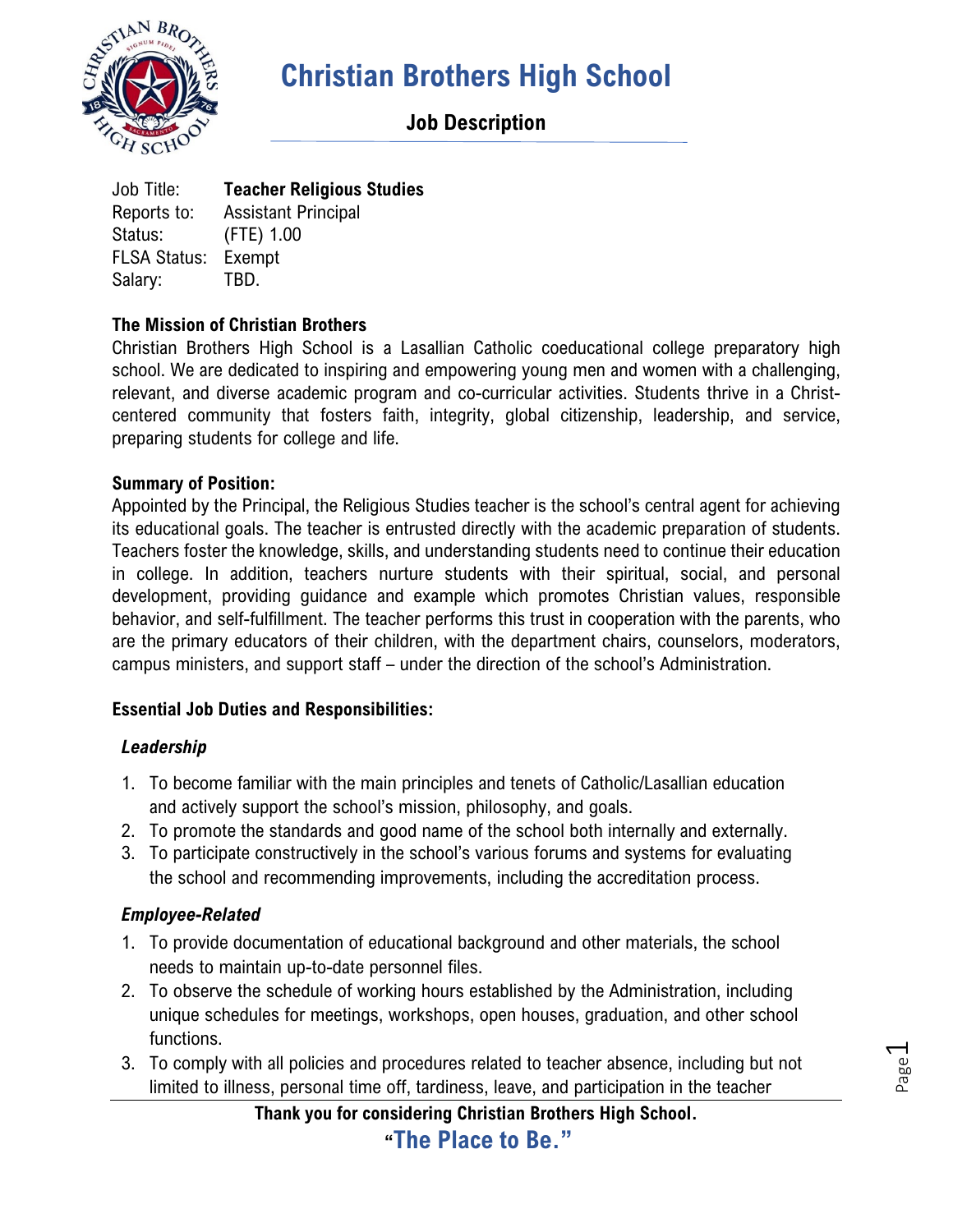

## **Job Description**

substitution program.

### *Professionalism*

- 1. To maintain professional ethics, confidentiality, and protocol.
- 2. To observe the school's faculty dress, appearance, and language standards.
- 3. To report punctually for classes, meetings, perfecting, and other assignments, and observe designated periods.

## *Instruction/Curriculum*

- 1. To coordinate efforts with other departments and the total academic program.
- 2. To prepare fully for course assignments, including clarifying objectives and methods, reviewing materials, and coordinating meetings with colleagues.
- 3. To plan and conduct daily classes that accomplish course objectives
- 4. To evaluate student performance regularly and administer grading policies that are clear, fair, and consistent with department/school policies.
- 5. To confer regularly with the Department Chairperson and colleagues in evaluating and developing subject area curriculum, pedagogy, textbooks, materials, and grading policies.
- 6. To assist the Assistant Principal and the Curriculum Committee as requested in reviewing and developing academic programs and policies.
- 7. To comply with school policy when teaching controversial issues, including prior approval from the Department Chair and Assistant Principal. To provide homework assignments for absent students as requested.

### *Co-Instructional*

1. To observe all policies and procedures for arranging field trips and guest speakers.

## *Supervision*

- 1. To remain mentally and physically present with students when engaged in school activities.
- 2. To be knowledgeable of the disciplinary, attendance, and dress code policies outlined in the school's Parent/Student Handbook or through administrative directives and to enforce them.
- 3. To accurately record daily attendance and tardiness in PowerSchool.
- 4. To ensure the effectiveness of instruction by monitoring student behavior and taking appropriate corrective actions, including student or parent conferences, citizenship grading, detention, or referral to counselors, the Assistant Principal, or the Dean.
- 5. To ensure the efficient management of classroom business and coordination of schedules.
- 6. To provide for the security of classrooms and school equipment by locking doors and windows and keeping inventories.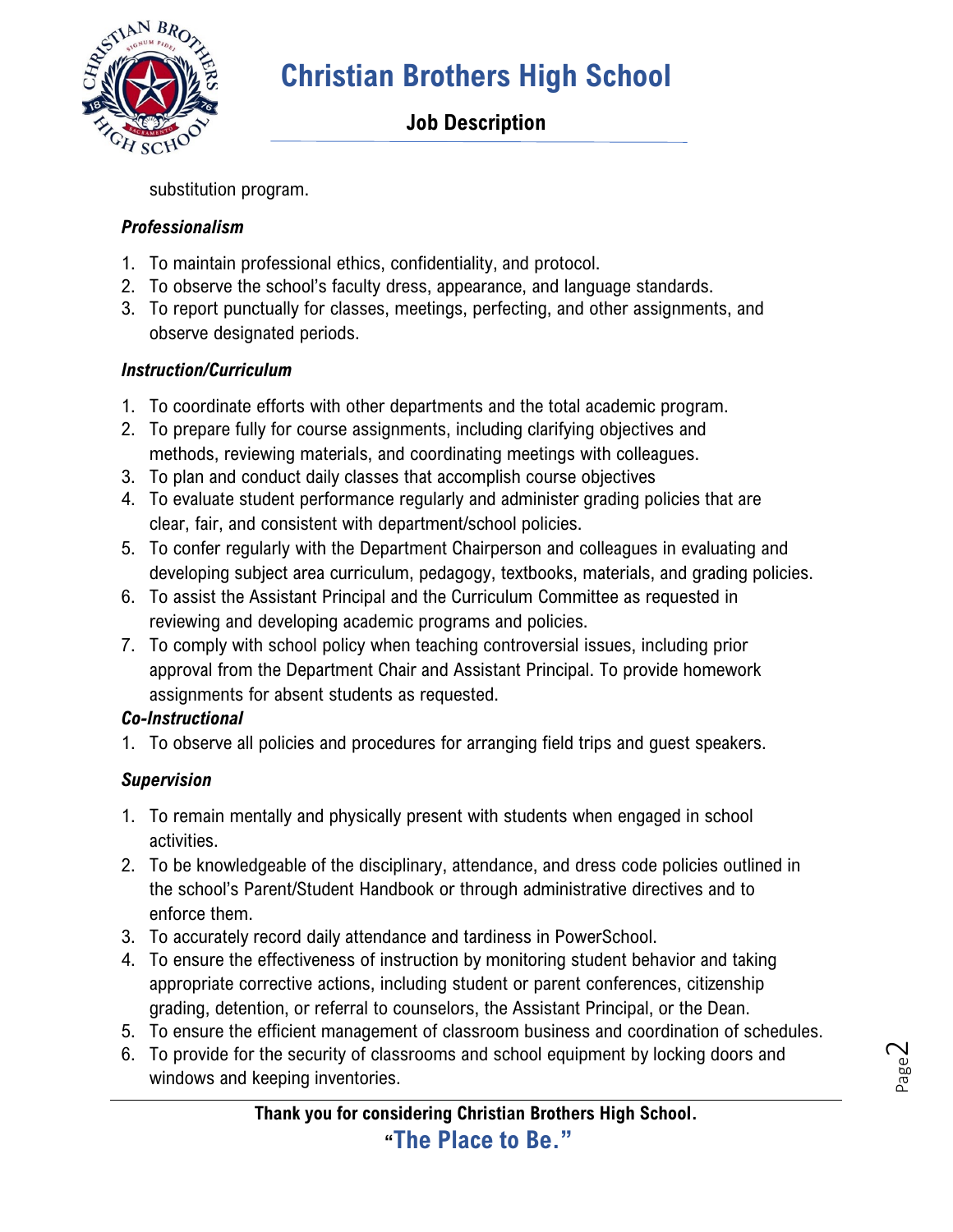

## **Job Description**

- 7. To perform all supervisory and perfecting responsibilities assigned by the Dean of Students or other administrators, observing policies and guidelines to ensure students' safety and good order.
- 8. To provide requested information or recommendations regarding students' behavior to the Administration.

### *Student/Parent Communication*

- 1. To keep parents informed of students' academic progress and behavior, using prescribed forms and other appropriate means, and respond to all reasonable requests of students or parents for progress reports and consultation.
- 2. To initiate meetings with students and parents to discuss improvingperformance and/or solving problems.
- 3. To establish, publish, and maintain teacher availability hours, for a minimum of 2  $\frac{1}{2}$  hours per week, excluding lunch and break, for tutoring, mentoring, or otherwise assisting students.
- 4. To participate in information and special programs such as Back-to-School Night, Open House, and other events prescribed by the Principal.
- 5. To participate in the co-curricular life of Christian Brothers High School as moderators of clubs, student activities, and athletic teams as assigned.
- 6. To participate in the Student Retreat Program when requested by Campus Ministry and approved by Administration.

### *Professional Development*

- 1. To cooperate with the Department Chairperson and administrators in implementing the teacher evaluation program.
- 2. To establish and pursue professional growth goals through coursework, research, conferences, workshops, and continuing education; confer periodically with the Department Chairperson and Administration to assess professional growth needs and plans.
- 3. To participate in District and school professional development programs.
- 4. To complete safety training and follow all safety protocols.
- 5. To perform other job duties as assigned.

## **Job Qualifications and Competencies**

- 1. A practicing Catholic.
- 2. Must live as a witness of a Christian life able to communicate and promote Catholic and Lasallian values to a religiously diverse student population.